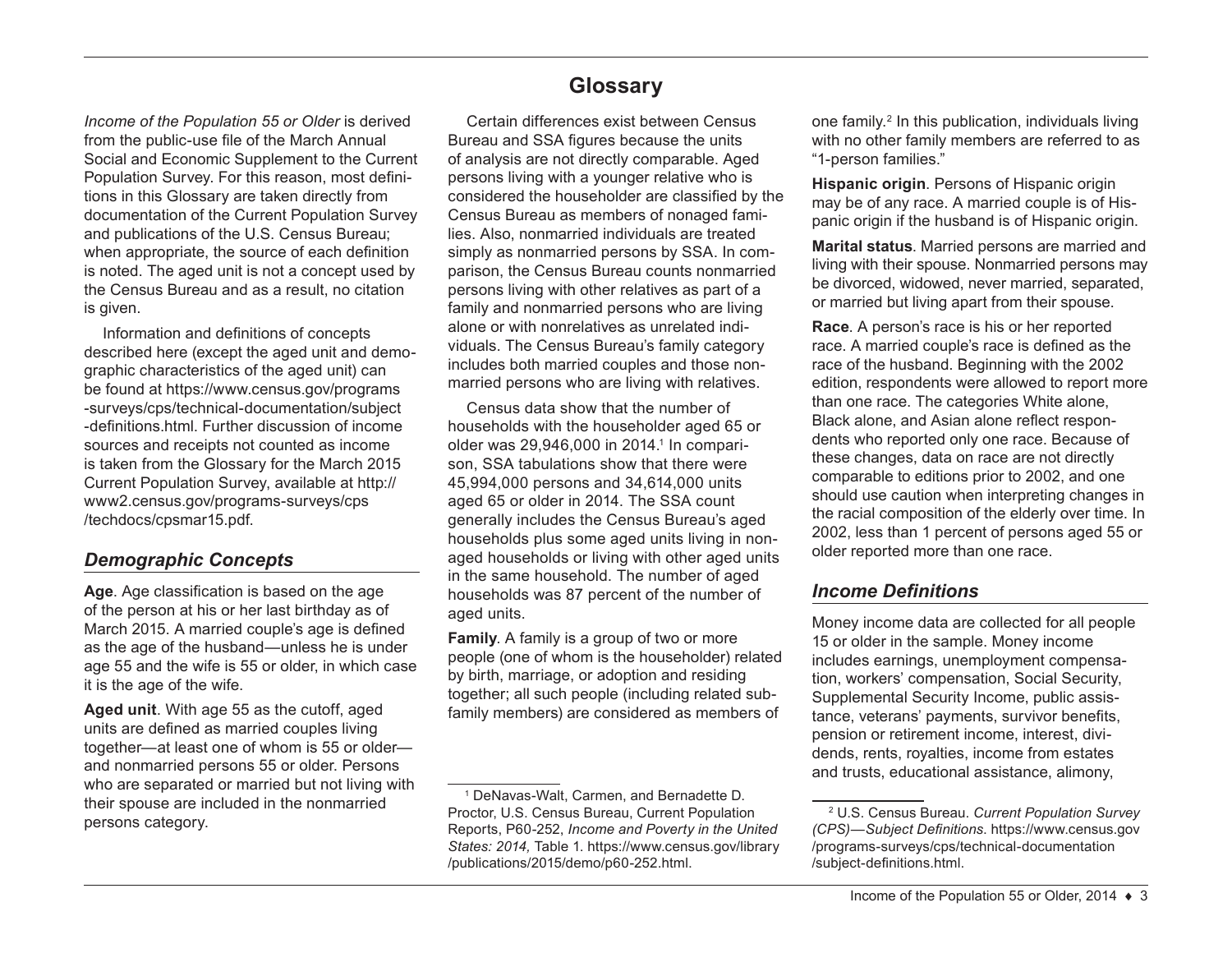child support, cash assistance from outside the household, and other miscellaneous sources. It is income before deductions for taxes or other expenses and does not include lump-sum payments or capital gains.<sup>3</sup>

**Total Money Income**. The term is defined as the arithmetic sum of money wages and salaries, net income from self-employment, and income other than earnings. The total income of a household is the arithmetic sum of the amounts received by all income recipients in the household.4

### **Earnings is the sum of income from wages and salaries and income from self-employment.**

**Wages and salaries**. Money wages or salary is defined as total money earnings received for work performed as an employee during the income year. It includes wages, salary, Armed Forces pay, commissions, tips, piece-rate payments, and cash bonuses earned, before deductions are made for taxes, bonds, pensions, union dues, and so forth. Earnings for selfemployed persons in incorporated businesses are considered wage and salary.5

**Self-employment**. Income from self-employment is the combined income from farm and nonfarm self-employment.

Farm self-employment is net money income (gross receipts minus operating expenses) from the operation of a farm by a person on their own account, as an owner, as a renter, or as a sharecropper. Nonfarm self-employment is net money income (gross receipts minus expenses) from

5 Ibid.

## *How Income Is Measured*

"For each person 15 years and older in the sample, the Annual Social and Economic Supplement (ASEC) asks questions on the amount of money income received in the preceding calendar year. . . .

It should be noted that although the income statistics refer to receipts during the preceding calendar year, the demographic characteristics, such as age, labor force status, and household composition, are as of the survey date. The income of the household does not include amounts received by people who were members during all or part of the previous year if these people no longer resided in the household at the time of interview. The Current Population Survey (CPS) collects income data for people who are current residents but did not reside in the household during the previous year.

Data on income collected in the ASEC by the U.S. Census Bureau cover money income received (exclusive of certain money receipts such as capital gains) before payments for personal income taxes, social security, union dues, Medicare deductions, etc. Therefore, money income does not reflect the fact that some families receive noncash benefits, such as SNAP benefits, health benefits, subsidized housing, and goods produced and consumed on the farm. In addition, money income does not reflect the fact that noncash benefits are also received by some nonfarm residents, which often take the form of the use of business transportation and facilities, full or partial payments by business for retirement programs, medical and educational expenses, etc. Data users should consider these elements when comparing income levels. Moreover, readers should be aware that for many different reasons there is a tendency in household surveys for respondents to underreport their income. Based on an analysis of independently derived income estimates, the Census Bureau determined that respondents report income earned from wages or salaries much better than other sources of income, and that the reported wage and salary income is nearly equal to independent estimates of aggregate income." (Source: DeNavas-Walt, Carmen, and Bernadette D. Proctor, U.S. Census Bureau, Current Population Reports, P60-252, *Income and Poverty in the United States: 2014,* page 21.<https://www.census.gov/library/publications/2015/demo/p60-252.html>).

one's own business, professional enterprise, or partnership.<sup>6</sup>

### **Retirement benefits is the sum of Social Security benefits and public and private pensions.**

**Social Security**. Social Security includes retired-worker benefits, dependents' or survivor benefits, and disability benefits made by the Social Security Administration prior to deductions for medical insurance and railroad retirement insurance checks from the U.S. Government. "Medicare" reimbursements

are not included.7 For further information on types of Social Security benefits, see Social Security's *Annual Statistical Supplement, 2014,* pages 15–17.

**Pensions**. Many employers and unions have established pension programs for their employees so that upon retirement employees will receive regular income to replace their earnings. Many of these programs also provide income to employees if they become severely disabled, or to their survivors upon death. Other types of retirement income include annuities and paid-up life insurance policies. Some people purchase

<sup>3</sup> U.S. Census Bureau. *Current Population Survey (CPS)—Glossary*. [http://www2.census.gov/programs](http://www2.census.gov/programs-surveys/cps/techdocs/cpsmar15.pdf) [-surveys/cps/techdocs/cpsmar15.pdf.](http://www2.census.gov/programs-surveys/cps/techdocs/cpsmar15.pdf)

<sup>4</sup> Ibid.

<sup>7</sup> U.S. Census Bureau. *Current Population Survey (CPS)—Subject Definitions*. [https://www.census.gov](https://www.census.gov/programs-surveys/cps/technical-documentation/subject-definitions.html) [/programs-surveys/cps/technical-documentation](https://www.census.gov/programs-surveys/cps/technical-documentation/subject-definitions.html) [/subject-definitions.html](https://www.census.gov/programs-surveys/cps/technical-documentation/subject-definitions.html).

<sup>6</sup> Ibid.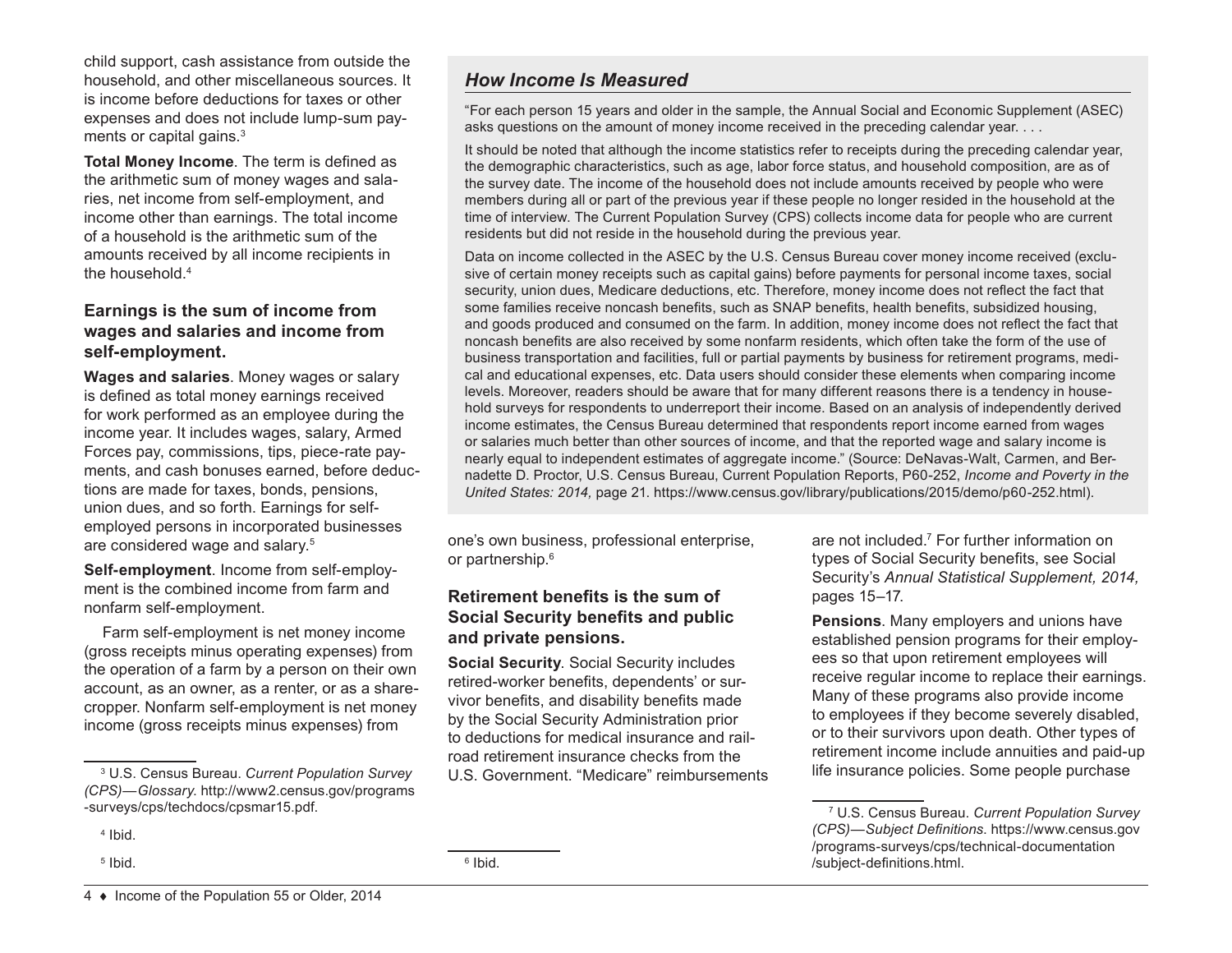annuities that yield a set amount over a certain number of years. Other people may convert their paid-up life insurance policy into an annuity after they retire.<sup>8</sup>

*Employer pensions.* Employer pensions include pensions from Railroad Retirement, government employee pensions, and private pensions and annuities.

*Government employee pensions.* Government employee pensions include payments from federal government (civil service), military, and state or local governments.

*Private pensions and annuities.* Private pensions and annuities include payments from companies or unions, annuities or paid-up insurance policies, individual retirement accounts (IRAs), Keogh, or 401(k) payments.

#### **Asset income includes interest, dividends, income from estates or trusts, and net rental income or royalties.**

**Interest income**. Interest includes payments people receive (or have credited to their accounts) from bonds, treasury notes, IRAs, certificates of deposit, interest-bearing savings and checking accounts, and all other investments that pay interest.9

**Dividends**. Dividends include income people receive from stock holdings and mutual fund shares. The CPS does not include capital gains from the sale of stock holdings as income.<sup>10</sup>

8 U.S. Census Bureau. *Current Population Survey (CPS)—Glossary*. [http://www2.census.gov/programs](http://www2.census.gov/programs-surveys/cps/techdocs/cpsmar15.pdf) [-surveys/cps/techdocs/cpsmar15.pdf.](http://www2.census.gov/programs-surveys/cps/techdocs/cpsmar15.pdf)

9 U.S. Census Bureau. *Current Population Reports, Consumer Income,* P60-200, Appendix A Definitions and Explanations. [http://www2.census.gov/programs](http://www2.census.gov/programs-surveys/cps/methodology/Appendix%20A%20P60-200%20income%20measurement%20definition.pdf) [-surveys/cps/methodology/Appendix%20A%20P60](http://www2.census.gov/programs-surveys/cps/methodology/Appendix%20A%20P60-200%20income%20measurement%20definition.pdf) [-200%20income%20measurement%20definition.pdf](http://www2.census.gov/programs-surveys/cps/methodology/Appendix%20A%20P60-200%20income%20measurement%20definition.pdf).

#### **Rents, royalties, and estates and trusts**.

Include net income people receive from the rental of a house, store, or other property, receipts from boarders or lodgers, net royalty income, and periodic payments from estate or trust funds.11

#### **Cash public assistance includes Supplemental Security Income and other public assistance.**

**Supplemental Security Income**. Includes federal, state, and local welfare agency payments to low-income people who are 65 years old and over or people of any age who are blind or disabled.12

For more information on the SSI program, see ["Supplemental Security Income \(SSI\)](https://www.socialsecurity.gov/pubs/EN-05-11000.pdf)" (SSA Publication No. 05-11000). You may also want to read the introductory material in "[Understanding](https://www.socialsecurity.gov/ssi/text-understanding-ssi.htm)  [Supplemental Security Income.](https://www.socialsecurity.gov/ssi/text-understanding-ssi.htm)" (Source: [FAQ](https://faq.ssa.gov/ics/support/KBAnswer.asp?questionID=3798)  [#3798](https://faq.ssa.gov/ics/support/KBAnswer.asp?questionID=3798) or visit <https://www.socialsecurity.gov>.)

**Other Public Assistance**. Includes cash public assistance payments low-income people receive, such as Aid to Families with Dependent Children (AFDC, ADC), temporary assistance to needy families (TANF), general assistance, and emergency assistance.<sup>13</sup>

#### **Other income is total income minus earnings, Social Security, pensions, asset income, and cash public assistance; included are unemployment and workers' compensation, veterans' payments, and personal contributions.**

**Unemployment compensation**. Includes payments the respondent received from government unemployment agencies or private companies during periods of unemployment and

 $13$  Ibid.

any strike benefits the respondent received from union funds.14

**Workers' compensation**. Includes payments people receive periodically from public or private insurance companies for injuries received at work.15

**Veterans' payments**. Include payments disabled members of the armed forces or survivors of deceased veterans receive periodically from the Department of Veterans Affairs for education and on-the-job training, and means-tested assistance to veterans<sup>16</sup>

**Personal contributions**. Include child support, alimony, and financial assistance from friends and relatives.

### *Receipts Not Counted As Income*

Receipts from the following sources are not included as income: (1) capital gains people received (or losses they incur) from the sale of property, including stocks, bonds, a house, or a car (unless the person was engaged in the business of selling such property, in which case the CPS counts the net proceeds as income from self-employment); (2) withdrawals of bank deposits; (3) money borrowed; (4) tax refunds; (5) gifts; and (6) lump-sum inheritances or insurance payments.17

*Noncash benefits* include Supplemental Nutrition Assistance Program benefits (SNAP benefits, formerly food stamps), energy assistance, and housing assistance. Receipt of noncash benefits is only reported in the section on the sources of income received. No dollar values are assigned to the noncash benefits

 $15$  Ibid.

 $16$  Ibid.

 $11$  Ibid.

 $12$  Ibid.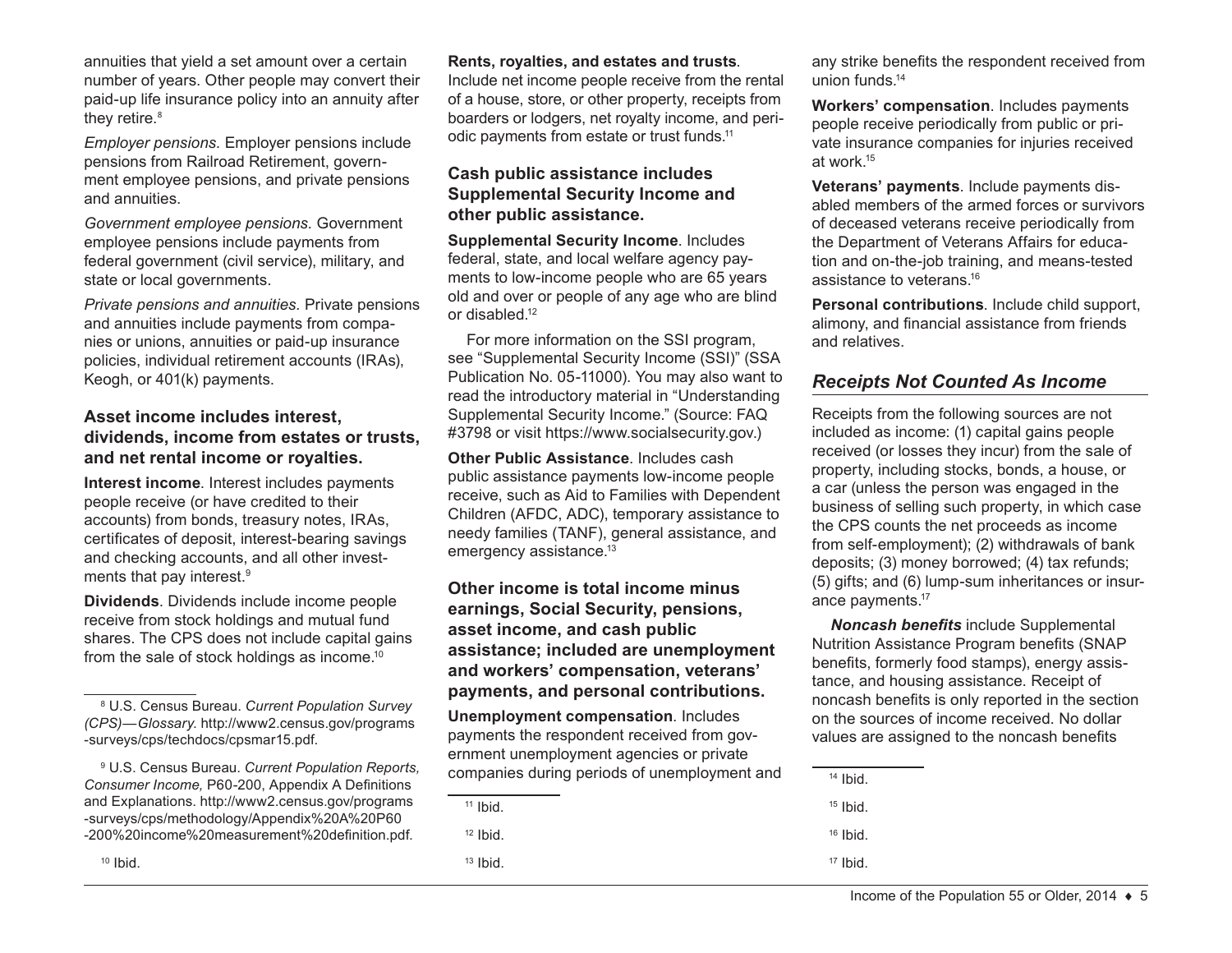in this publication, and they are not included in total money income. A person or aged unit is indicated as having received a noncash benefit if any person in the household received food, energy, or housing assistance.

**Food**. In this publication, food noncash benefits are comprised solely of Supplemental Nutrition Assistance Program benefits (SNAP benefits, formerly food stamps). School breakfast, lunch, and other food assistance programs are not covered. The Food Stamp Act of 1977 was enacted for the purpose of increasing the food purchasing power of eligible households through the use of coupons to purchase food. The Food and Nutrition Service of the U.S. Department of Agriculture (USDA) administers SNAP through state and local welfare offices. SNAP is the major national income support program which provides benefits to all low-income and low-resource households regardless of household characteristics (for example, sex, age, disability, etc.).18

**Energy Assistance Program**. The Low-Income Home Energy Assistance Program provides financial assistance to qualified households to help them pay heating costs. The program is funded by the federal government and administered by the States under broad guidelines.19

**Housing Assistance**. There are some programs through which housing assistance is provided to low-income families and individuals living in public or privately owned dwellings. Two of the more common types of programs in which federal, State, and local funds are used to subsidize private sector housing are rent supplement and interest reduction plans. Under a rent supplement plan the difference between the "fair

 $19$  Ibid.

market" rent and the rent charged to the tenant is paid to the owner by a government agency. Under an interest reduction program the amount of interest paid on the mortgage by the owner is reduced so that subsequent savings can be passed along to low-income tenants in the form of lower rent charges. A recipient unit can either be a family of two or more related persons or an individual who is handicapped, elderly, or displaced by urban renewal or natural disaster.

Housing assistance questions differ from other questions covering noncash benefits in that they establish current recipiency status in March 2015 rather than recipiency status during 2014.20

# *Other Key Concepts*

**Poverty**. Following the Office of Management and Budget's (OMB's) Directive 14, the Census Bureau uses a set of money income thresholds that vary by family size and composition to detect who is poor. If a family's total income is less than that family's threshold, then that family, and every individual in it, is considered poor. The poverty thresholds do not vary geographically, but they are updated annually for inflation with the Consumer Price Index (CPI-U). The official poverty definition counts money income before taxes and excludes capital gains and noncash benefits (such as public housing, Medicaid, and SNAP benefits).

Poverty statistics are based on a definition developed by Mollie Orshansky of the Social Security Administration (SSA) in 1964 and revised in 1969 and 1981 by interagency committees. This definition was established as the official definition of poverty for statistical use in all Executive departments in 1969 (in Bureau of the Budget Circular No. A‑46) and was reconfirmed in the Office of Management

and Budget Statistical Policy Directive No. 14. For further details, see the section, "Changes in the Definition of Poverty," in Current Population Reports, Series P-60, No. 133.

The poverty thresholds are increased each year by the same percentage as the annual average Consumer Price Index (CPI). The poverty thresholds are currently adjusted using the annual average CPI-U (1982–84 = 100).

For further information on how the poverty thresholds were developed and subsequent changes in them, see Gordon M. Fisher, "[The Development and History of the Poverty](https://www.socialsecurity.gov/policy/docs/ssb/v55n4/v55n4p3.pdf)  [Thresholds,](https://www.socialsecurity.gov/policy/docs/ssb/v55n4/v55n4p3.pdf)" Social Security Bulletin, vol. 55, no. 4, Winter 1992, pp. 3–14.21

Discussions of alternative measures of poverty are available in Citro and Michael (1995).<sup>22</sup> The U.S. Census Bureau also publishes data on alternative measures of poverty; for more information, see [https://www.census.gov/prod](https://www.census.gov/prod/2005pubs/p60-227.pdf) [/2005pubs/p60-227.pdf](https://www.census.gov/prod/2005pubs/p60-227.pdf).

**Relative Importance of Income Source**. The relative importance of a source is the ratio of the amount of income from a given source to total income.

**Aggregate Income Share**. An aggregate income share is the ratio of the amount of income from a given source to total income for an entire subpopulation. Aggregate income share tables are distributions of dollars by source.

<sup>18</sup> U.S. Census Bureau. *Current Population Survey (CPS)—Glossary*. [http://www2.census.gov/programs](http://www2.census.gov/programs-surveys/cps/techdocs/cpsmar15.pdf) [-surveys/cps/techdocs/cpsmar15.pdf.](http://www2.census.gov/programs-surveys/cps/techdocs/cpsmar15.pdf)

<sup>21</sup> U.S. Census Bureau. *Current Population Survey (CPS)—Subject Definitions*. [https://www.census.gov](https://www.census.gov/programs-surveys/cps/technical-documentation/subject-definitions.html) [/programs-surveys/cps/technical-documentation](https://www.census.gov/programs-surveys/cps/technical-documentation/subject-definitions.html) [/subject-definitions.html](https://www.census.gov/programs-surveys/cps/technical-documentation/subject-definitions.html).

<sup>22</sup> Citro and Michael, eds., *Measuring Poverty: A New Approach*. National Academy Press, 1995.

 $20$  Ibid.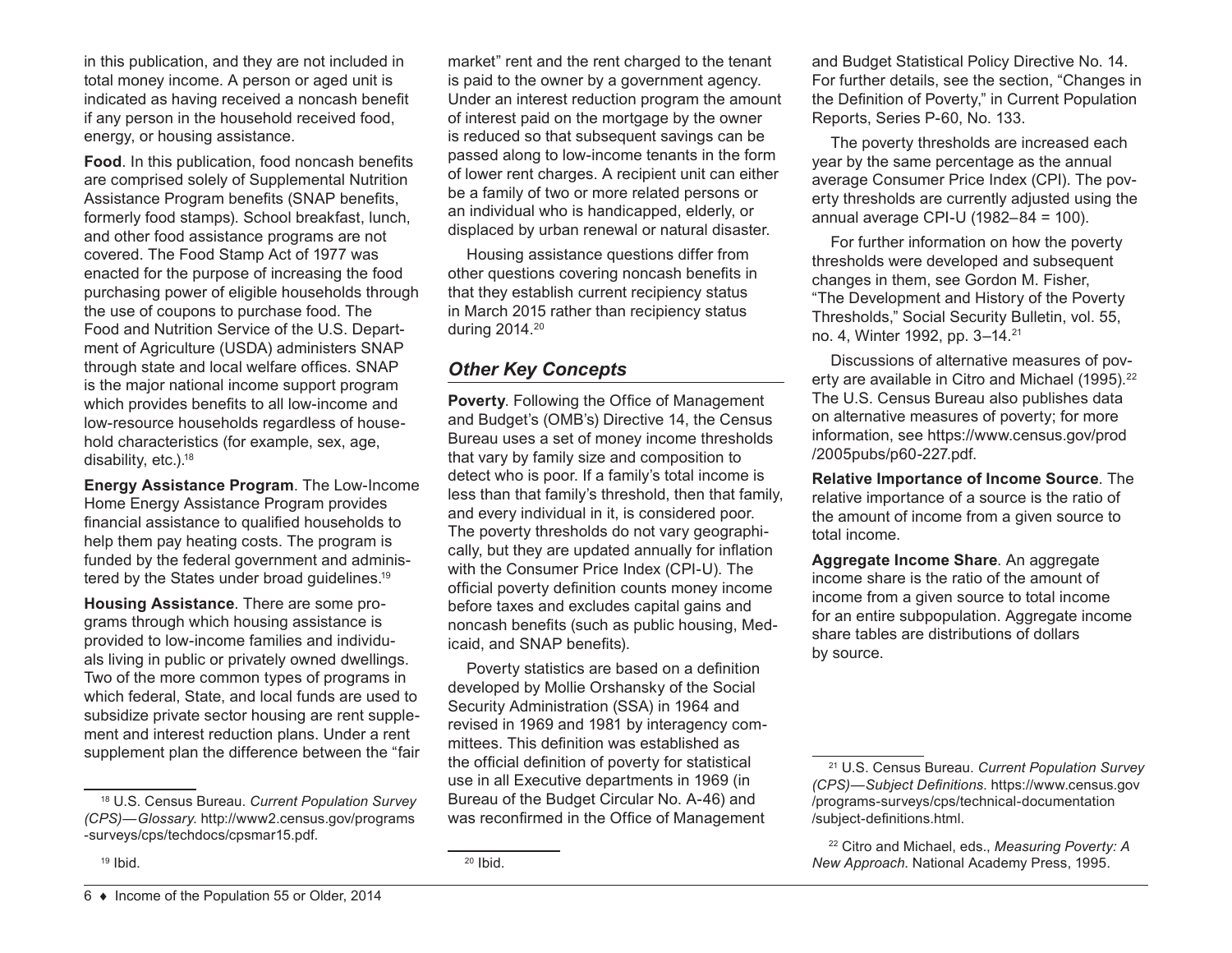# *Technical Information for Constructing Income Measures from the CPS Survey Data*

The information provided here is intended to help users familiar with working with survey data to reproduce statistics in this publication or construct additional comparable measures. For questions regarding the survey variables themselves, please consult the technical documentation for the March 2015 CPS ([http://www2](http://www2.census.gov/programs-surveys/cps/techdocs/cpsmar15.pdf) [.census.gov/programs-surveys/cps/techdocs](http://www2.census.gov/programs-surveys/cps/techdocs/cpsmar15.pdf) [/cpsmar15.pdf](http://www2.census.gov/programs-surveys/cps/techdocs/cpsmar15.pdf)).

### **Assigning persons to aged units**

An aged unit can be either a nonmarried person or a married couple. The person record is used for nonmarried persons (A-MARITL equals 3, 4, 5, 6, or 7). To create a married couple, a person with A-MARITL equals 1 or 2 is assigned to his or her spouse by matching A-LINENO of one person to the A-SPOUSE of another person in the same household (PH-SEQ is the same for both persons).

#### **Variables used to calculate income**

These are the income variables for an individual. To obtain total income for an aged unit, sum amounts over the married couple or over the nonmarried person. To obtain family totals, sum over all family members (those with the same FH-SEQ and FFPOS).

| Income category                                          | <b>CPS</b> variable(s)                                                                                          | Condition(s)                     |
|----------------------------------------------------------|-----------------------------------------------------------------------------------------------------------------|----------------------------------|
| <b>Total income</b>                                      | <b>PTOTVAL</b>                                                                                                  |                                  |
| Earnings                                                 | <b>PEARNVAL</b>                                                                                                 |                                  |
| Wages and salaries                                       | <b>WSAL-VAL</b>                                                                                                 |                                  |
|                                                          | OI-VAL                                                                                                          | OI-OFF=16                        |
|                                                          | SEMP-VAL                                                                                                        |                                  |
| Self-employment                                          | FRSE-VAL                                                                                                        |                                  |
|                                                          | OI-VAL                                                                                                          | OI-OFF in {17,18}                |
| <b>Retirement benefits</b>                               | Sum of Social Security, Railroad Retirement, government<br>employee pensions, and private pensions or annuities |                                  |
|                                                          | SS-VAL                                                                                                          |                                  |
| Social Security                                          | OI-VAL                                                                                                          | OI-OFF=1                         |
| Benefits other than Social Security/<br>Employer pension | Sum of Railroad Retirement, government employee<br>pensions, and private pensions or annuities                  |                                  |
|                                                          |                                                                                                                 | Sum of Railroad Retirement       |
| Other public pensions                                    |                                                                                                                 | and government employee pensions |
|                                                          | SUR-VAL1                                                                                                        | SUR-SC1=5                        |
|                                                          | SUR-VAL2                                                                                                        | <b>SUR-SC2=5</b>                 |
|                                                          | <b>DIS-VAL1</b>                                                                                                 | $DIS-SC1=6$                      |
| <b>Railroad Retirement</b>                               | DIS-VAL2                                                                                                        | $DIS-SC2=6$                      |
|                                                          | RET-VAL1                                                                                                        | RET-SC1=5                        |
|                                                          | RET-VAL2                                                                                                        | RET-SC2=5                        |
|                                                          | SUR-VAL1                                                                                                        | SUR-SC1 in {2,3,4}               |
|                                                          | SUR-VAL2                                                                                                        | SUR-SC2 in {2,3,4}               |
|                                                          | DIS-VAL1                                                                                                        | DIS-SC1 in {3,4,5}               |
| Government employee pensions                             | DIS-VAL2                                                                                                        | DIS-SC2 in {3,4,5}               |
|                                                          | RET-VAL1                                                                                                        | RET-SC1 in {2,3,4}               |
|                                                          | RET-VAL2                                                                                                        | RET-SC2 in {2,3,4}               |
|                                                          | SUR-VAL1                                                                                                        | SUR-SC1=3                        |
|                                                          | SUR-VAL2                                                                                                        | SUR-SC2=3                        |
|                                                          | DIS-VAL1                                                                                                        | $DIS-SC1=4$                      |
| Military pensions                                        | DIS-VAL2                                                                                                        | $DIS-SC2=4$                      |
|                                                          | RET-VAL1                                                                                                        | RET-SC1=3                        |
|                                                          | RET-VAL2                                                                                                        | RET-SC2=3                        |
| Federal pensions                                         | SUR-VAL1                                                                                                        | SUR-SC1=2                        |
|                                                          | SUR-VAL2                                                                                                        | SUR-SC2=2                        |
|                                                          | DIS-VAL1                                                                                                        | $DIS-SC1=3$                      |
|                                                          | DIS-VAL2                                                                                                        | $DIS-SC2=3$                      |
|                                                          | RET-VAL1                                                                                                        | RET-SC1=2                        |
|                                                          | RET-VAL2                                                                                                        | RET-SC2=2                        |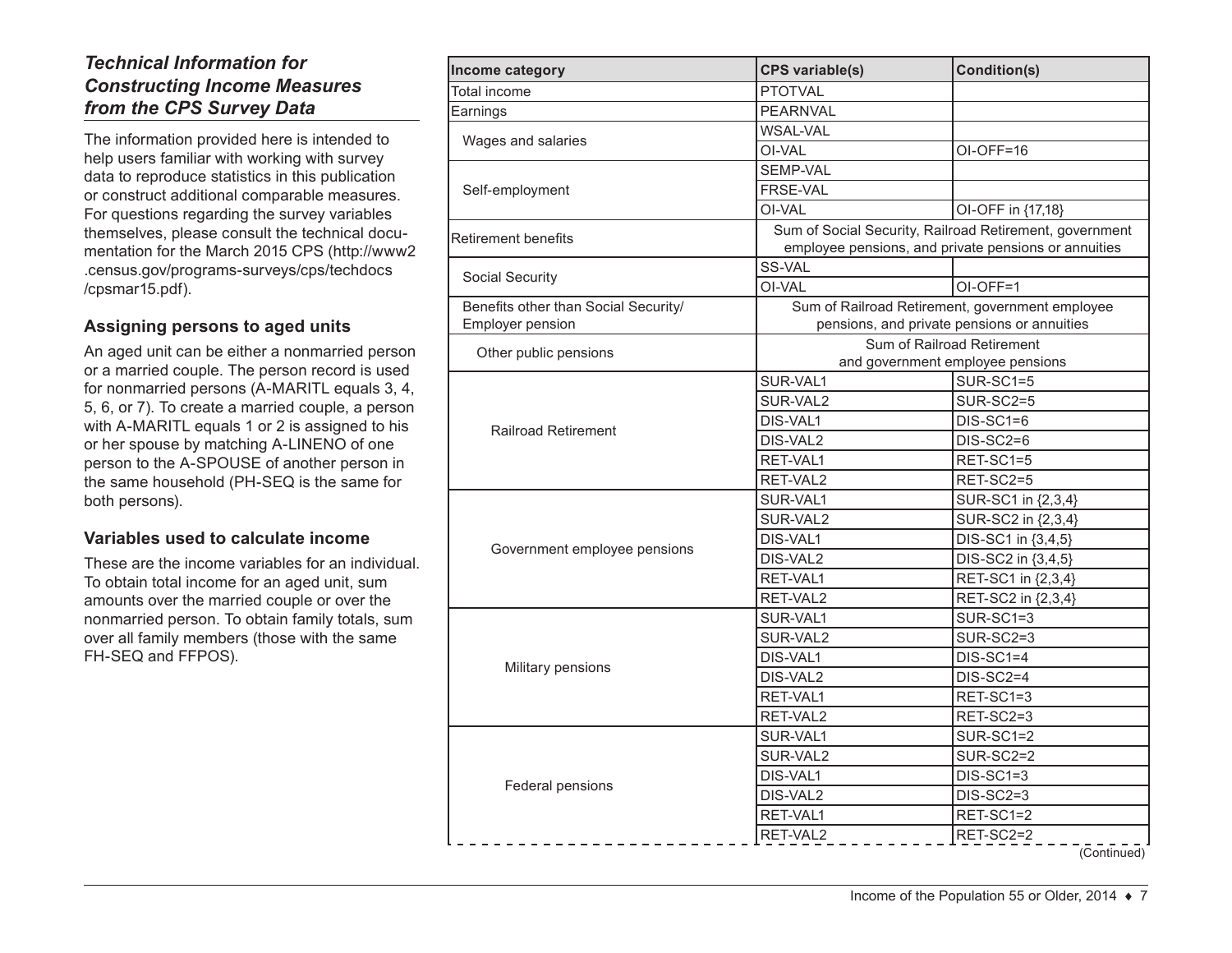| Income category               | <b>CPS</b> variable(s) | <b>Condition(s)</b>                                        |  |  |
|-------------------------------|------------------------|------------------------------------------------------------|--|--|
|                               | SUR-VAL1               | SUR-SC1=4                                                  |  |  |
|                               | SUR-VAL2               | SUR-SC2=4                                                  |  |  |
|                               | DIS-VAL1               | $DIS-SC1=5$                                                |  |  |
| State or local pensions       | DIS-VAL2               | <b>DIS-SC2=5</b>                                           |  |  |
|                               | RET-VAL1               | RET-SC1=4                                                  |  |  |
|                               | RET-VAL2               | RET-SC2=4                                                  |  |  |
|                               | SUR-VAL1               | SUR-SC1 in {1,9}                                           |  |  |
|                               | SUR-VAL2               | SUR-SC2 in {1,9}                                           |  |  |
|                               | DIS-VAL1               | DIS-SC1=2                                                  |  |  |
| Private pensions or annuities | DIS-VAL2               | $DIS-SC2=2$                                                |  |  |
|                               | RET-VAL1               | RET-SC1 in {1,6,7}                                         |  |  |
|                               | RET-VAL2               | RET-SC2 in {1,6,7}                                         |  |  |
|                               | OI-VAL                 | OI-OFF in {2,13}                                           |  |  |
|                               | <b>INT-VAL</b>         |                                                            |  |  |
|                               | <b>RNT-VAL</b>         |                                                            |  |  |
| Income from assets            | DIV-VAL                |                                                            |  |  |
|                               | SUR-VAL1               | SUR-SC1=8                                                  |  |  |
|                               | SUR-VAL2               | SUR-SC2=8                                                  |  |  |
|                               | OI-VAL                 | OI-OFF in {5,6,7,8}                                        |  |  |
| Interest                      | <b>INT-VAL</b>         |                                                            |  |  |
|                               | OI-VAL                 | OI-OFF=5                                                   |  |  |
| Other income from assets      |                        | Sum of dividends, rent or royalties, and estates or trusts |  |  |
| <b>Dividends</b>              | DIV-VAL                |                                                            |  |  |
|                               | OI-VAL                 | OI-OFF=6                                                   |  |  |
| Rent or royalties             | <b>RNT-VAL</b>         |                                                            |  |  |
|                               | OI-VAL                 | OI-OFF=7                                                   |  |  |
|                               | OI-VAL                 | OI-OFF=8                                                   |  |  |
| <b>Estates or trusts</b>      | SUR-VAL1               | $SUR-SC1=8$                                                |  |  |
|                               | SUR-VAL2               | SUR-SC2=8                                                  |  |  |
|                               | UC-VAL                 |                                                            |  |  |
| Unemployment compensation     | OI-VAL                 | OI-OFF in {11,12}                                          |  |  |
| Workers' compensation         | OI-VAL                 | OI-OFF=9                                                   |  |  |
|                               | SUR-VAL1               | SUR-SC1=6                                                  |  |  |
|                               | SUR-VAL2               | SUR-SC2=6                                                  |  |  |
|                               | DIS-VAL1               | $DIS-SC1=1$                                                |  |  |
|                               | DIS-VAL2               | DIS-SC2=1                                                  |  |  |
|                               |                        | (Continued)                                                |  |  |